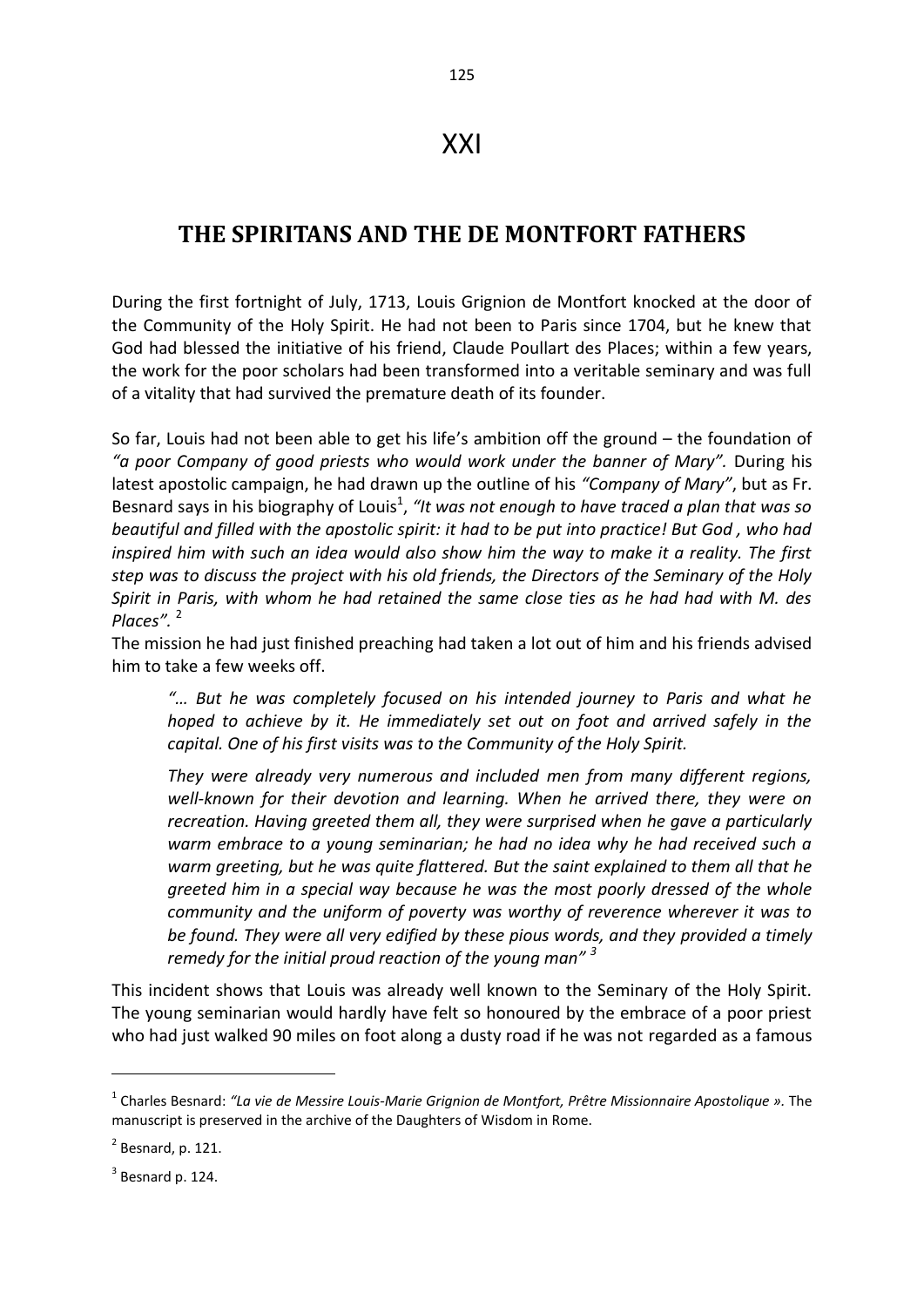and saintly missionary. The Directors already knew Montfort, either directly or by reputation: Louis Bouïc and Hédan were from his diocese of Saint-Malo; Pierre Thomas, who entered the rue des Cordiers community in March, 1704, would have heard much talk of him. He also met Pierre Caris, the intimate friend of Poullart des Places.

Louis soon found that he had been abandoned by most of the friends he had previously known in Paris. On the other hand,

*"… the Directors of the Seminary of the Holy Spirit were amongst those who remained firmly attached to him; feeling deeply indebted to their late founder who was also a close friend of Louis, they showed the same friendship and esteem that Poullart had had for him throughout his life. Such feelings were seen as part of the inheritance they had received from him … They saw in Grignion de Montfort what they admired in all those other great men who had been presented to them as models: Fr. Eudes, Fr. Honoré, Fr. Le Nobletz and Poullart des Places himself, their founder and father.* 

"*So it was with this background of friendship and mutual esteem that he explained his plan to set up a Company of missionaries … He read extracts from the Rule he had prepared for those of their students who would be interested in joining this Company.* 

*The Directors praised his plan and undertook to help him by preparing future priests to support and perpetuate this good work. As a consequence of this declaration, which both sides looked on as a sort of official agreement, he wrote at the head of his Rule:* 

*'There is a seminary in Paris, that of the Holy Spirit, where young clerics who have a vocation for the Missions of the Company of Mary prepare themselves for their entry by study and the acquisition of virtue.'*

*And to drive the point home, he repeated these words again later on in the document".<sup>1</sup>* 

The second passage to which Besnard refers must be the following:

1

*"The Company has, and can only have, two houses in the Kingdom: the first is in Paris and helps the candidates to acquire the apostolic spirit; the second is outside Paris and serves as a house of repose for those who are sick and for the elderly, who pass their days in prayer and solitude, having spent the best years of their lives in saving souls."* 

<sup>1</sup> Charles Besnard, pp. 127-128. Below are the exact words of the « *Règle des Prêtres missionnaires de la Compagnie de Marie"* :

*<sup>«</sup> This Company only accepts clerics who have already completed their basic studies in a seminary. So those in minor orders are excluded until they have been ordained to the priesthood. However, there is a seminary in Paris where those who feel drawn to the missions of the Company can acquire the necessary knowledge and virtue.* 

In the manuscript of the Rule, which is preserved in the Mother House of the Company of Mary, it is clear that these two paragraphs were not later additions. It is most likely that this is the manuscript that was presented to the Directors of the Seminary of the Holy Spirit. One can only conclude that by the time it was written, and in virtue of agreement of 1703, Grignion de Montfort had the right to consider "the seminary founded by Poullart des Places as belonging to the Company of Mary". (cf Eyckeler, *"Le Testament d'un saint"* pp. 24-39).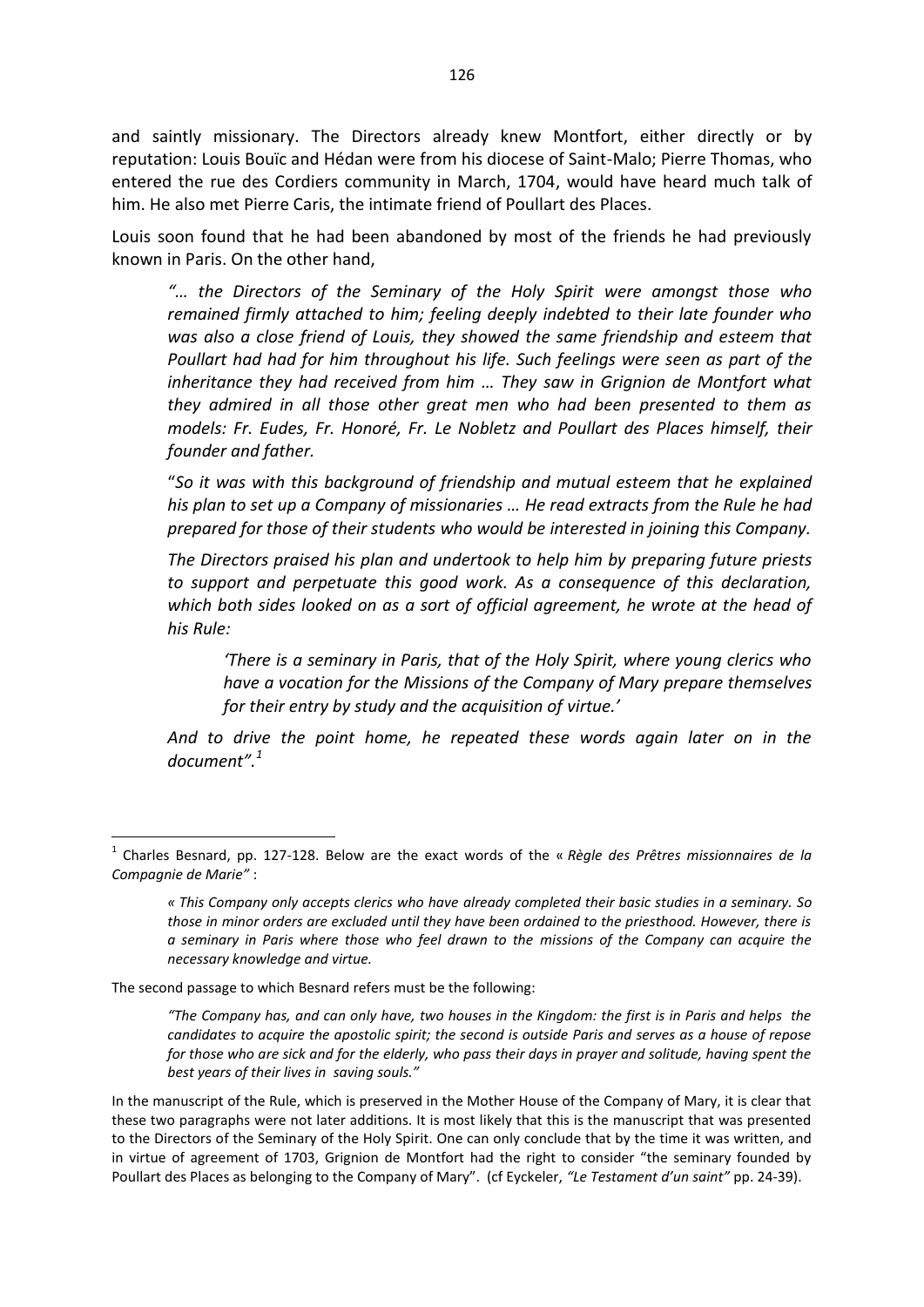If de Montfort did not actually live with the Spiritans in the rue Neuve-Sainte-Etienne, he often went there and his spiritual conferences were much appreciated by the seminarians.<sup>1</sup> But he never forgot the reason why he had come to Paris.

He had his own special way of attracting vocations to the Company. For example, there was a young seminarian from Normandy, who was finishing his second year of philosophy, who had the task of ringing the bell to mark the different events during the day. Most of the seminarians used to end up standing around de Montfort during recreations to listen to his impelling conversation, and this young man, Jacques Le Vallois, always tried to get as close as possible to this man whom he regarded as a saint so as not to miss anything of what he had to say. He said to himself, *"Somebody will write the life of this holy man, like that of Fr. Le Nobletz, which we are reading in the refectory at the moment".* 

One day, this man of God, seeing all the young men around him said, *"Which of you will I chose?"* Then looking into their eyes, one after the other, he took off the time-keeper's hat and replaced it with his own, saying, *"This is the man. He is good. He belongs to me and I will have him".* 

At first, M. Le Vallois thought he was giving him his hat which was very new, but he soon realised that he was referring to himself. He felt a strong desire to join the Company of de Montfort, but he said nothing at this point because he first had to finish his studies. So he spent the next seven years in the Seminary, preparing for the evangelical ministry. We will see later how he followed up his vocation.<sup>2</sup>

Other members of the Community, both seminarians and directors, were thinking about devoting themselves to the missions. Fr. Pierre Caris, a Spiritan, was even on the point of joining de Montfort after his departure from Paris. Besnard tells us that

*"… although there were not enough Directors for the efficient running of their Seminary, they were ready to make a sacrifice to help M. de Montfort; one of them would accompany him on his missionary journeys for the time being, while the rest were still forming those young men who would join him later.* 

*"Pierre Caris was the keenest to follow the holy man. He wanted not just to prepare missionaries but to be a missionary himself. So he arranged things that the choice fell on him. From that moment, which he looked back on as the happiest day of his life, he could think of nothing else than his preparations to depart for the missions. The day finally arrived and with a white stick in his hand and a breviary under his arm, he went to say goodbye to the superior. But the superior told him that he had not slept all night and although he knew that Caris could do so much good on the missions, he was now convinced that he was even more needed in the Community. He felt he could no longer let him go; in short, he was withdrawing the permission that he had* 

 $2$  Besnard p. 131.

The most likely explanation is that the Manuscript was more in the form of a suggestion presented to the successors of Poullart des Places by de Montfort than a statement of the actual status. What is clear is that by 1713, the Company of Mary possessed neither the Seminary nor the House of Repose.

 $<sup>1</sup>$  This was particularly so in the case of the future Fr. Bouïc, who kept a summary of a talk on "Wisdom"</sup> amongst his personal papers.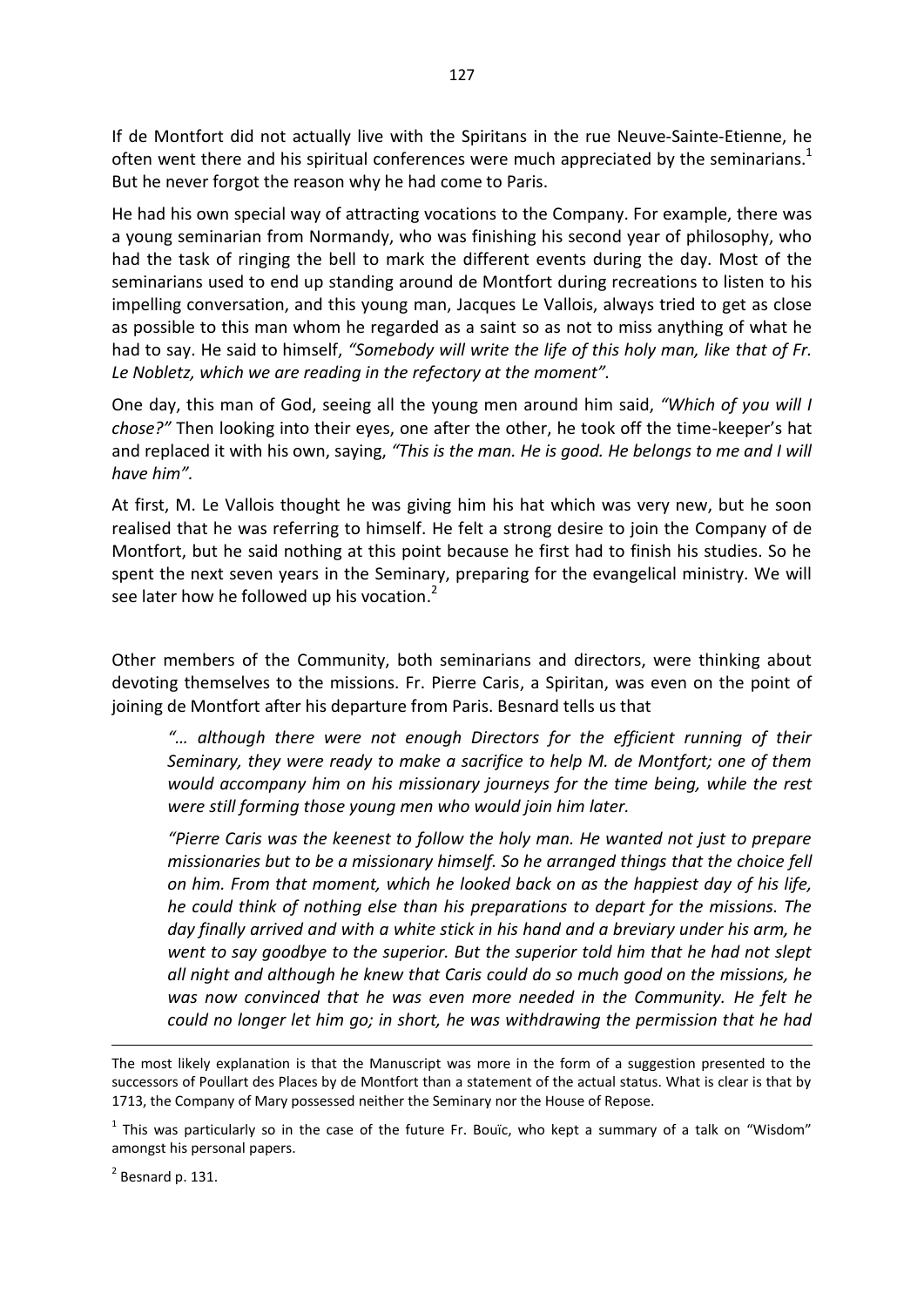*previously given him to leave. It was a terrible blow for Pierre Caris, but he accepted it, and the wonderful service he gave to the seminary in the years to come showed how much he was needed".<sup>1</sup>*

Fr. Bouïc held Fr. de Montfort in high regard and was reluctant to let him leave without some sort of souvenir of his visit:

*"I asked him for a memento of his friendship and he gave me a little crucifix and said, 'This is the most precious thing I have in the whole world and I will give it to you'. It was worn away by the many kisses that de Montfort used to give it.* 

*The founder of the Company of Mary left Paris after two months on his own, but he was happy to have achieved the purpose for which he had come – his agreement with the Fathers of the Holy Spirit to provide him with missionaries.* 

*"He wanted to commemorate this happy and holy association with a suitable statue, He commissioned a painted wooden figure of the Blessed Virgin, about one foot and a half in height. She was dressed in an open fan-like cloak, in the shadow of which were 12 priests, 6 on each side, with their hands joined and their eyes fixed on their good Mother, delighted to have been admitted into her Company".<sup>2</sup>*

No document has survived which gives the details of this "association" agreed upon by Fr. de Montfort and the sons of Poullart des Places. One of its first results came as something of a surprise. In 1716, the year of his death, the author of the *"Rule of the Company of Mary*" signed several legal documents as follows*: "Louis-Marie de Montfort Grignion, missionary priest of the Company of the Holy Spirit"* and in his will, he gave the name of his own institute as "*The Community of the Holy Spirit".* 

Recent historians of the de Montfort religious family have come up with several explanations of this change of title. Fr. Eyckeler sees it as an attempt to facilitate relationships between his Congregation and the Seminary of the Holy Spirit which had promised to send him recruits. J-F Dervaux thinks it was for reasons of prudence … so as to avoid the impression that the Missionaries were a new religious institute. According to Fr. Le Crom, Montfort used the new name to emphasise the strong links that attached his spiritual family to the Community of Poullart des Places and also as a safeguard for his Company of Missionaries which had no recognised legal existence in France.<sup>3</sup> The historical section of the Congregation of Rites in Rome seems to have appreciated the value of a *"certain*  affiliation" of the Company of Mary and the Seminary of the Holy Spirit.<sup>4</sup> The above

 $<sup>1</sup>$  Besnard, pp. 131-132.</sup>

 $<sup>2</sup>$  Besnard, p. 128.</sup>

 $3$  Besnard p. 369 note 5. The Community of the Holy Spirit itself did not have Patent Letters at this point, but Louis XIV *"had the intention of giving it a solid foundation, having honoured it in various ways and having given it his protection, but his death intervened".* (Letter of Pierre Thomas in the Archives of the Congregation of the Holy Spirit).

<sup>4</sup> Novo Inquisitio… 1947, p. 314: *"Quandi mori (April 28th 1716) la sua Compagnia… aveva… una certa affiliazione al Seminario dello Spirito Santo, che doveva assicurane i sogetti".*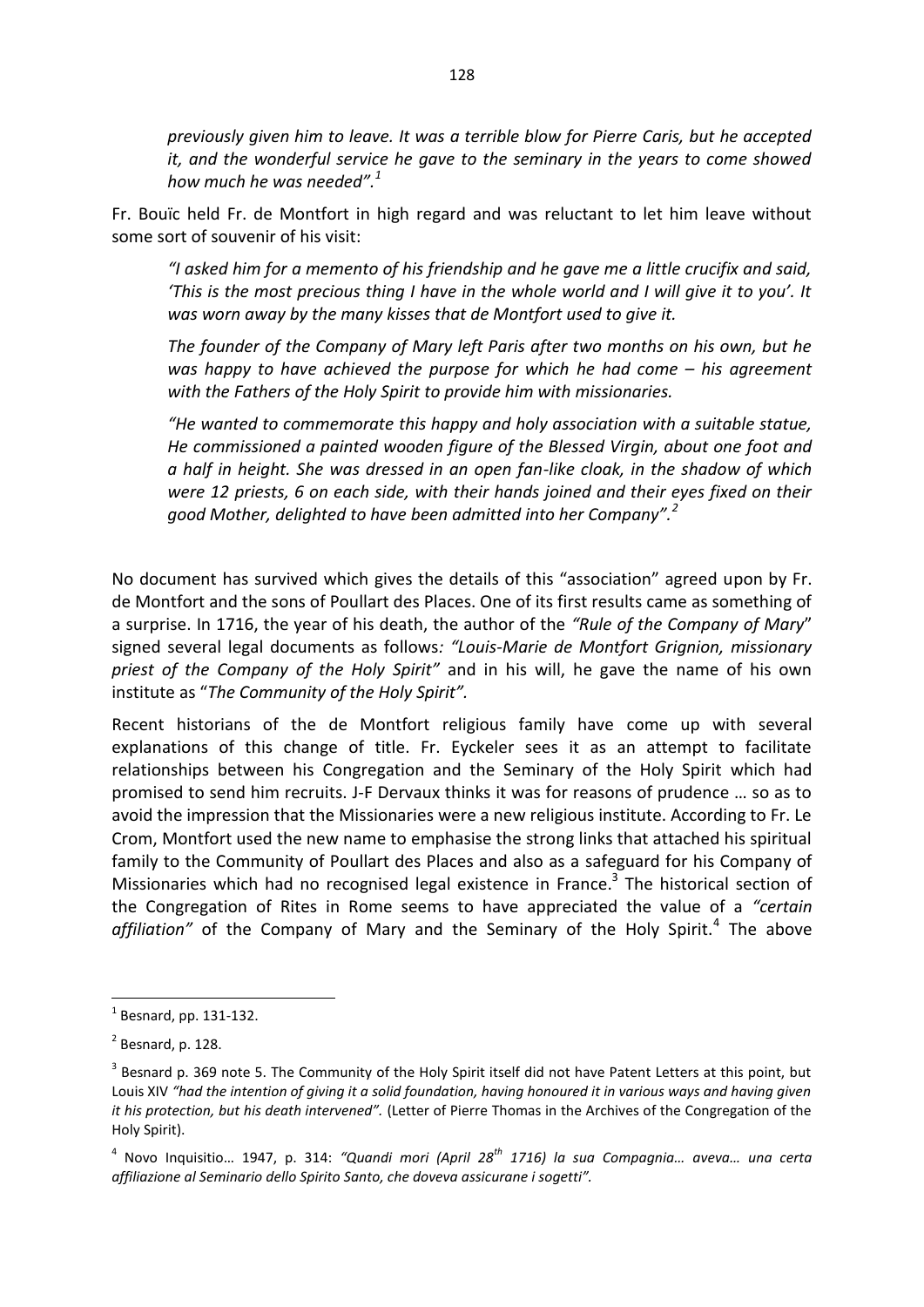explanations have at least one thing in common: they all underline the importance of the '*association'* of 1713 to which they refer, at least implicitly.

A letter from Fr. de Montfort to Pierre Caris, which is unfortunately lost, would surely have thrown some light on the nature of this association. In February 1716, *"he wrote urgently to Fr. Caris, his friend at the Seminary of the Holy Spirit, of his need for some good priests who would join him in his work… One reason he gave for the urgency was that if he were to die before it was concluded, the donations made to him and his successors would remain null and void".<sup>1</sup>*

But whatever kind of union there was between Montfort and the sons of Poullart des Places, without it, the Company of Mary would not have survived. $^2$ 

Fr. Adrien Vatel was the only Spiritan to share in the work of de Montfort. Early in 1715, he had set out for the West Indies, but the frigate in which he was sailing put in at the port of La Rochelle and there he met the great missionary whom he had known in Paris 20 years earlier. After a talk with the bishop of La Rochelle, he decided to join the missions of Poitou.<sup>3</sup> The following October, de Montfort got a second recruit  $-$  a young priest called René Mulot – but there were no more before his death on April 28<sup>th</sup>, 1716.

Three years later, in a letter from the priests of the diocese of Poitiers to Pope Clement XI asking his blessing on the apostolate of Frs. Vatel and Mulot, their society is referred to as "*The Apostolic Missionaries of the Company of the Holy Spirit".* 

Around November 1720*,* Vatel and Mulot were joined by Jacques Le Valois, the same 'timekeeper' on whose head de Montfort had placed his own hat, saying *"He belongs to me and I shall have him".* The departure of Le Valois for Poitou had been speeded up by *"a supernatural event"* which took place in his bedroom on the eve of Pentecost:

*"Fr. Vatel, immediately after the death of Grignion de Montfort, had written to Paris and sent Fr. Pierre Caris two small sketches of the servant of God … Jacques Le Valois, who had such vivid memories of this man whose society he had longed to join, asked for one of these sketches. He kept it in his bedroom to strengthen what he saw as his missionary vocation, a feeling that had never left him since those early days".<sup>4</sup>* 

*"A cleric of the community, who seemed to be somewhat deranged, had entered the bedroom and seeing the portrait, tore it up into three pieces; one part fell into the courtyard, the second remained in the bedroom and the third, which contained the* 

<sup>1</sup> Joseph Picot de Clorivière: *"La vie de M. Louis-Marie Grignion de Montfort, Missionnaire Apostolique, Instituteur des Missionnaires du Saint-Esprit et des Filles de la Sagesse ».* Paris, 1785. p. 485.

<sup>2</sup> In a letter to the author by the Superior General of the Company of Mary, Fr. Heiligers wrote: *"Our Congregation owes a great deal to the Spiritans. Without them, we would no longer exist".* (Letter of October  $19^{th}$ , 1959).

 $3$  V. Le Crom, pp. 402-404. Vatel was born in Coutances and was already an acolyte when he entered the Seminary of the Holy Spirit in 1710.

 $<sup>4</sup>$  Besnard, p. 309.</sup>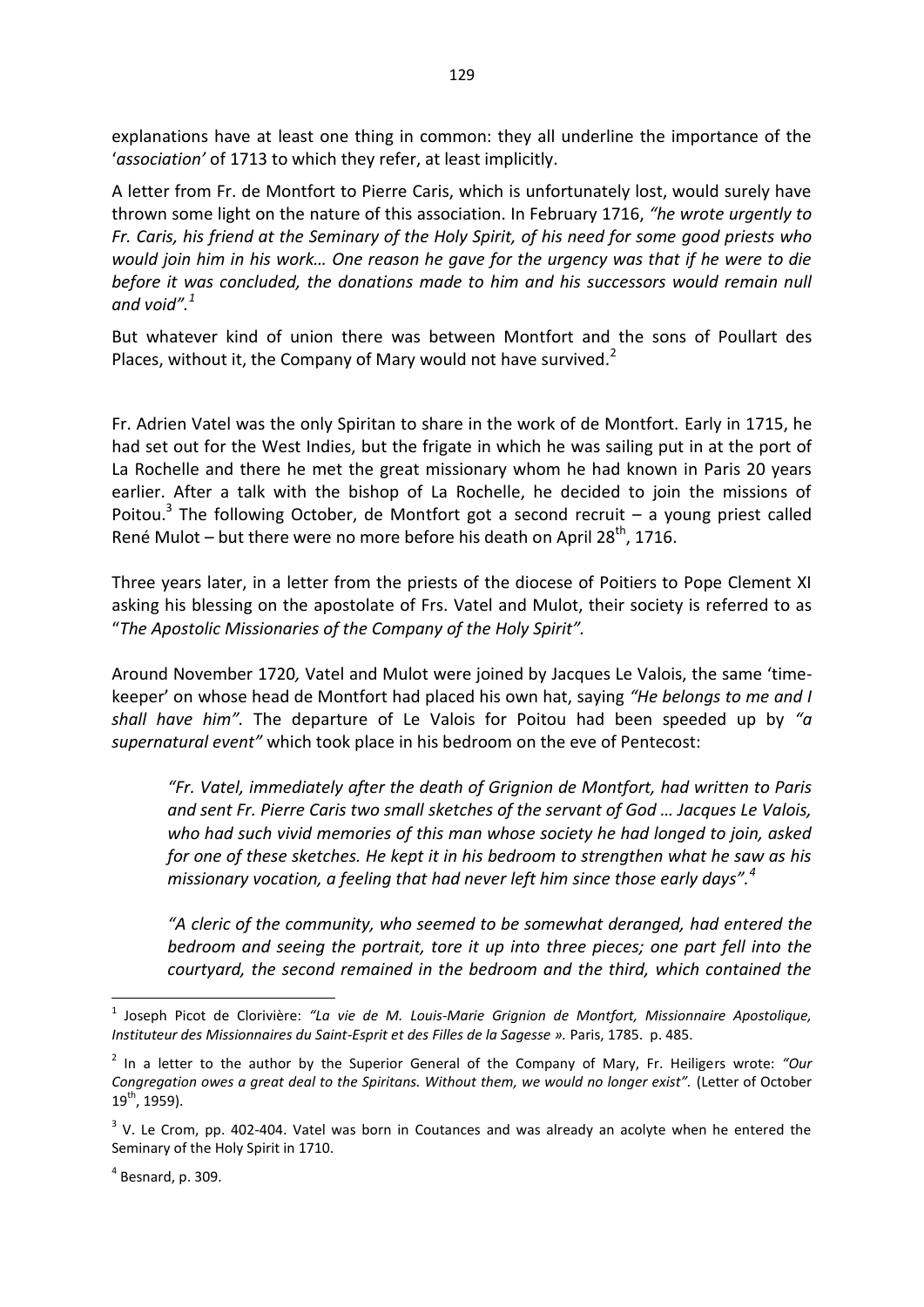head, was picked up by a young man<sup>1</sup> who wanted to copy it.<sup>2</sup> A few days later, *Jacques Le Valois, returning from a journey, entered the room (which was kept locked in his absence) and to his amazement found the picture restored to its original place with almost no trace of the tears.<sup>3</sup>*

*There was also a beautiful scent, as if the room was full of flowers, and it seemed to come from the sketch itself; this was confirmed by Fr. Caris and more than a dozen others living in the seminary. Moreover, the other pictures which had been torn up in the same way were never replaced. This extraordinary event was certified by 13 reliable witnesses, including Fr. Bouïc the superior of the Community of the Holy Spirit in Paris, and Frs. Detehar, Caris, Thomas, Hégy, and Dotassini. Jacques Le Valois himself also testified in writing, but he added that it was not this event that had persuaded him to go to Poitou. As we have seen, that decision was made some time before, but it surely affirmed him in following his plan. He had also consulted Fr. Simon Gourdan, a Canon Regular of Saint Victor, who died in the odour of sanctity in 1729; he had encouraged him to follow his feelings.* 

*Having given away all his money, he put himself entirely into the hands of Providence while he began his apprenticeship to the apostolic life. He arrived in the place of his birth in the diocese of Coutances to say goodbye to his parents and put his domestic affairs in order. Then he went to Poitou where he found Frs. Mulot and Vatel engaged in a missionary project at Nueil-sous-Passavant. He travelled to the grave of Grignion de Montfort at Saint-Laurent-sur-Sèvre and made a novena that he would recommend his undertaking to the Lord and ask, on his behalf, for an apostolic spirit to work for the salvation of the people. Then he returned to join these two fervent missionaries at the mission they had begun at Niort".<sup>4</sup>* 

∞

In 1720, the Daughters of Wisdom had set themselves up at Saint-Laurent-sur-Sèvre so as to be near the tomb of their Founder. Two years later, the Missionaries of the Holy Spirit did likewise and the bishop of La Rochelle authorised the blessing of two oratories. Two rooms were chosen for this purpose. The one in the house of the Daughters of Wisdom was blessed by Fr. Mulot, their superior general, and he dedicated it to the Blessed Virgin and St. Joseph.

*"The honour of blessing the Missionaries' house was extended to Fr. Pierre Thomas of the Community of the Holy Spirit in Paris. It was he who had pushed the idea since 1713, at which time de Montfort was visiting the Seminary to encourage students to undertake this form of apostolic life. He was not able to carry out the plan during the life of the Servant of God but he grasped the first opportunity to do so. He blessed the* 

<sup>1</sup> Grandet, *"Le Vie de Messire Louis-Marie Grignion de Montfort",* Nantes, 1724, p. 276

 $<sup>2</sup>$  Besnard, p. 309</sup>

 $3$  Grandet, p. 276.

 $<sup>4</sup>$  Grandet, p. 276.</sup>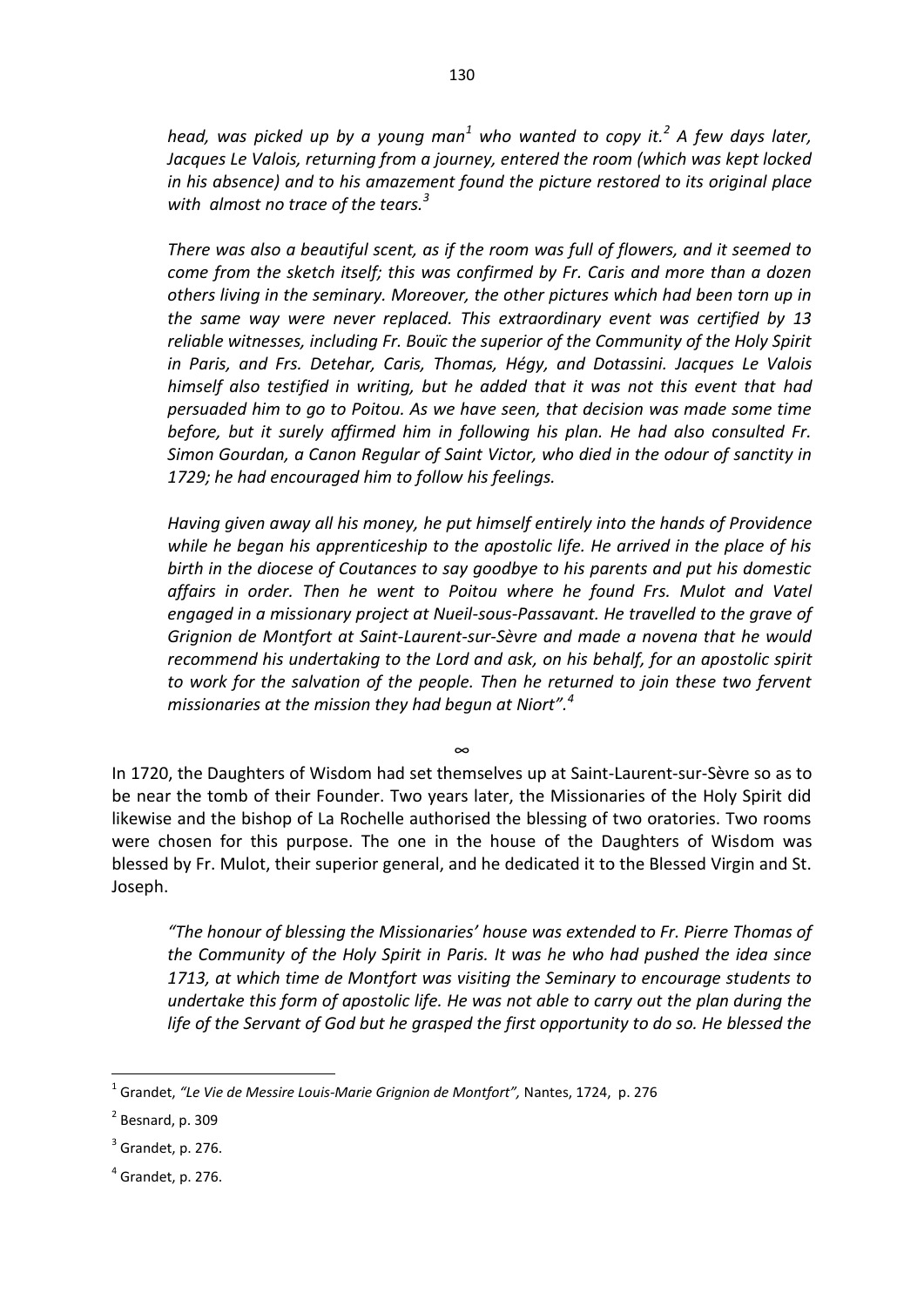*chapel under the dedication of the Holy Spirit which is why, until this day, the house of the Missionaries at La Rochelle is referred to as "The House of the Holy Spirit".<sup>1</sup>* 

*"This good priest was so full of zeal that he immediately undertook to lead two retreats in the chapels, one for men and one for women. He began with the women's retreat in the chapel of the Daughters of Wisdom and several people from the neighbouring village of Mortagne took part. But he was unable to finish the retreat that he started for men in the Missionaries' chapel; his superior, Fr. Mulot, asked him to proceed immediately to conduct a retreat at the Bernardière, followed by another at la Madelaine in the diocese of Nantes.<sup>2</sup> When he was recalled by Fr. Bouïc, the Superior of the Seminary of the Holy Spirit in Paris, he was very disappointed that he could not follow up the attraction he felt for the Missions.<sup>3</sup> But, like the rest of the Seminary staff, he always kept up a very close relationship with the Missionaries of Saint-Laurent".<sup>4</sup>*

In 1724, a few months after Fr. Thomas returned to Paris, Fr. Joseph Hédan, another director of the Seminary, took his place at Saint-Laurent-sur-Sèvre.<sup>5</sup>

∞

In the same year, Joseph Grandet published his *"Vie de Messire Louis-Grignion de Montfort".*  This book refers to the desire of the Missionaries of Poitou to give their little congregation the title that their founder had chosen from the beginning: the name "*Company of Mary"* is used a dozen times while that of the "*Company of the Holy Spirit"* only appears twice. In 1728, a Brief granting indulgences was sent by Pope Benedict XIII to the "*Missionaries of the Society normally known as the Company of Mary under the invocation of the Holy Spirit".* 

Between 1727 and 1732, the Daughters of Wisdom made several attempts to obtain patent letters for their religious family. It is most likely that the request presented at the Court asked for the recognition of the two Congregations of Saint-Laurent, because de Montfort himself had said that the superior of the Missionaries should also be the Superior of the Sisters. The fate suffered by these requests to Louis XV is explained by a venomous article that appeared in "*Nouvelles Ecclésiastiques":* 

*"The new apostles, that we referred to before under the name of "Mulotins", recognise no other name today than "The Fathers or Brothers of the Holy Spirit". M. Mulot is their leader while their founder was a priest from lower Brittany called Grignion, better known as Montfort, who dedicated himself to the missions with an extraordinary fervour. He died 30 years ago … For some time, he was planning to found two congregations, one of priests under the name of "The Company of Mary" and the other of girls, directed by the priests, who took the grand name of "The* 

1

 $<sup>1</sup>$  Besnard, p. 330.</sup>

<sup>2</sup> Besnard: *"La Vie de la Soeur Marie-Louise de Jésus », Ms. p. 162.* 

 $3$  Besnard, p. 330.

<sup>4</sup> Besnard: *"La Vie de la Soeur Marie-Louise de Jésus », Ms. P. 162.* 

<sup>&</sup>lt;sup>5</sup> Besnard, p. 339.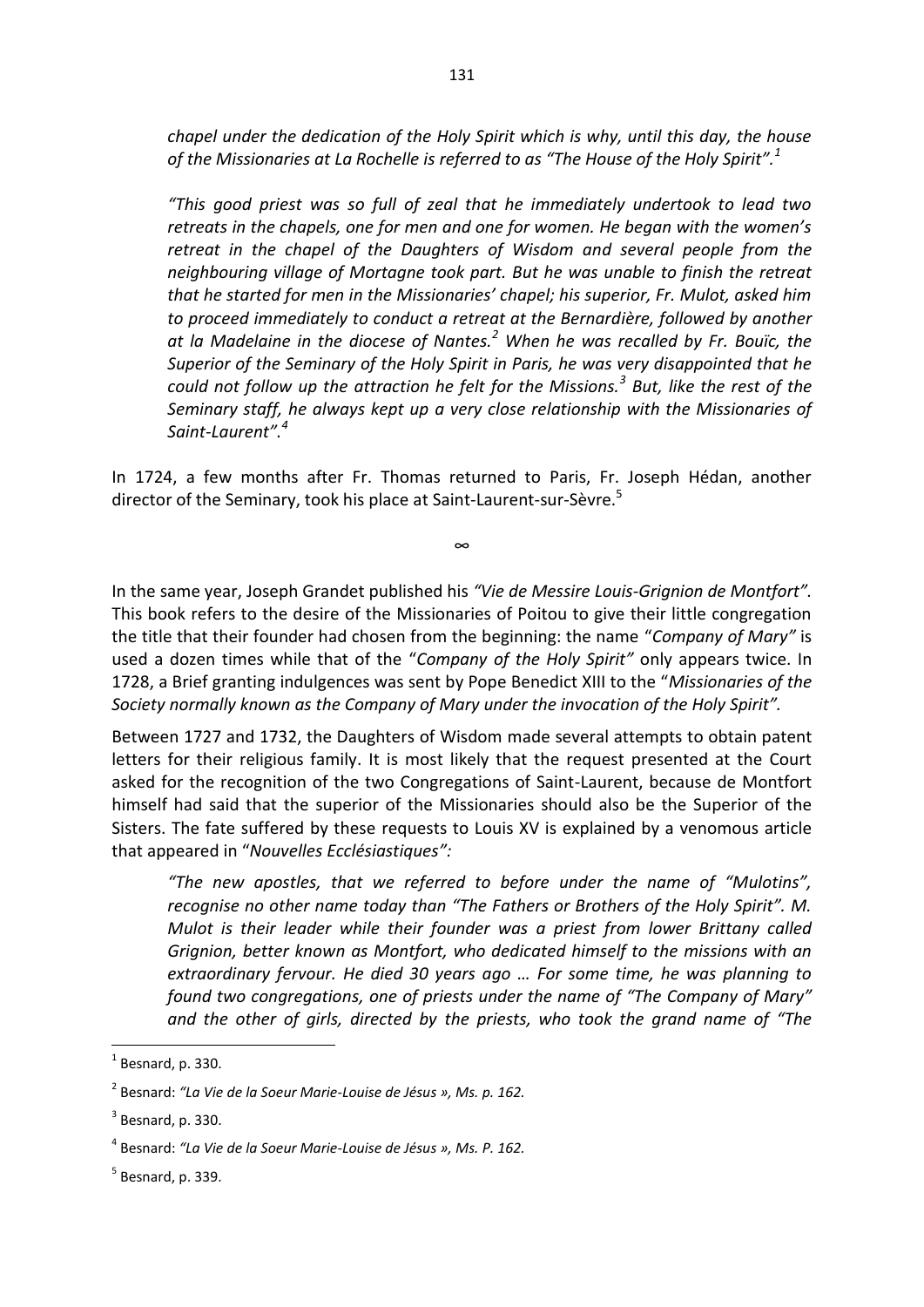*Daughters of Wisdom". His disciples received many indulgences from Rome, but in France, they were refused Patent Letters. So they had to abandon their grandiose idea of emulating the "Company of Jesus", but so as not to lose the fruit of their labours, they humbly incorporated themselves into the "Bouïcs"* (i.e. Spiritans) *of Paris".<sup>1</sup>* 

This outburst from a Jansenist publication is not without some interest. It is true that after 1730, the title of "*Company of Mary"* had been temporarily abandoned. The author of *"A Summary of the life and virtues of Sister Marie-Louise of Jesus, Superior of the Daughters of Wisdom",* published in 1768, went so far as to talk of the *"Missionaries of the Holy Spirit under the invocation of the Immaculate Conception of the Blessed Virgin".<sup>2</sup>* But it was inexact to define the friendly relations between the Seminary of Paris and the Institute of Saint-Laurent as an 'incorporation'. Perhaps a certain equivocation, more or less deliberate, was encouraged; this "*subterfuge"<sup>3</sup>* would have allowed the *"Missionaries of the Holy Spirit*" to take advantage of the legal recognition accorded to the Seminary of the Holy Spirit.

With the passing of time, the Seminary of Poullart des Places became more and more the 'seedbed' which Grignion de Montfort had dreamt of for his Company. By the end of the 18th century, more than two thirds of the *Missionaries of the Holy Spirit* had been formed there. After his aborted departure for the missions, Fr. Pierre Caris made up for his disappointment by spending much time seeking disciples to fulfil the dream of Grignion. He used to encourage young men by telling them his own story:

∞

*"He said to one of them, "you are a happy man and I will do everything to help you. I have always wanted to do the same thing, but it was not possible. I made many requests to join the missions and on one occasion I was accepted and was on the point of departing when my sins caught up with me".* 

He repeated the same thing to another young man who consulted him:

*"Carry on, my dear child, leave for Poitou without delay. You will do a lot of good there. Go and take my place … It is only obedience that has kept me back and is still preventing me from going today".<sup>4</sup>*

The memory of de Montfort was also perpetuated by the statue he gave to the community in 1713. In his biography, Besnard speaks of the veneration the community had for the statue, even 50 years later:

*"Its age and the number of moves it has undergone have caused the twelve figures to be displaced; but the picture of the Blessed Virgin still has pride of place in a room* 

 $\frac{1}{1}$ July 17<sup>th</sup>, 1846, p. 116.

<sup>2</sup> Page 17. Another publication of the same period bore the title: *"A Memorandum against the establishment of the Missionaries of the Holy Spirit, under the invocation of the Immaculate Conception of the Virgin, and of the Daughters of Wisdom".* 

<sup>3</sup> This expression is to be found in Dervaux, p. 334, which also speaks of *"deliberate confusion, prudently adopted".* (P. 708)*.* 

<sup>4</sup> Besnard, pp. 132-133.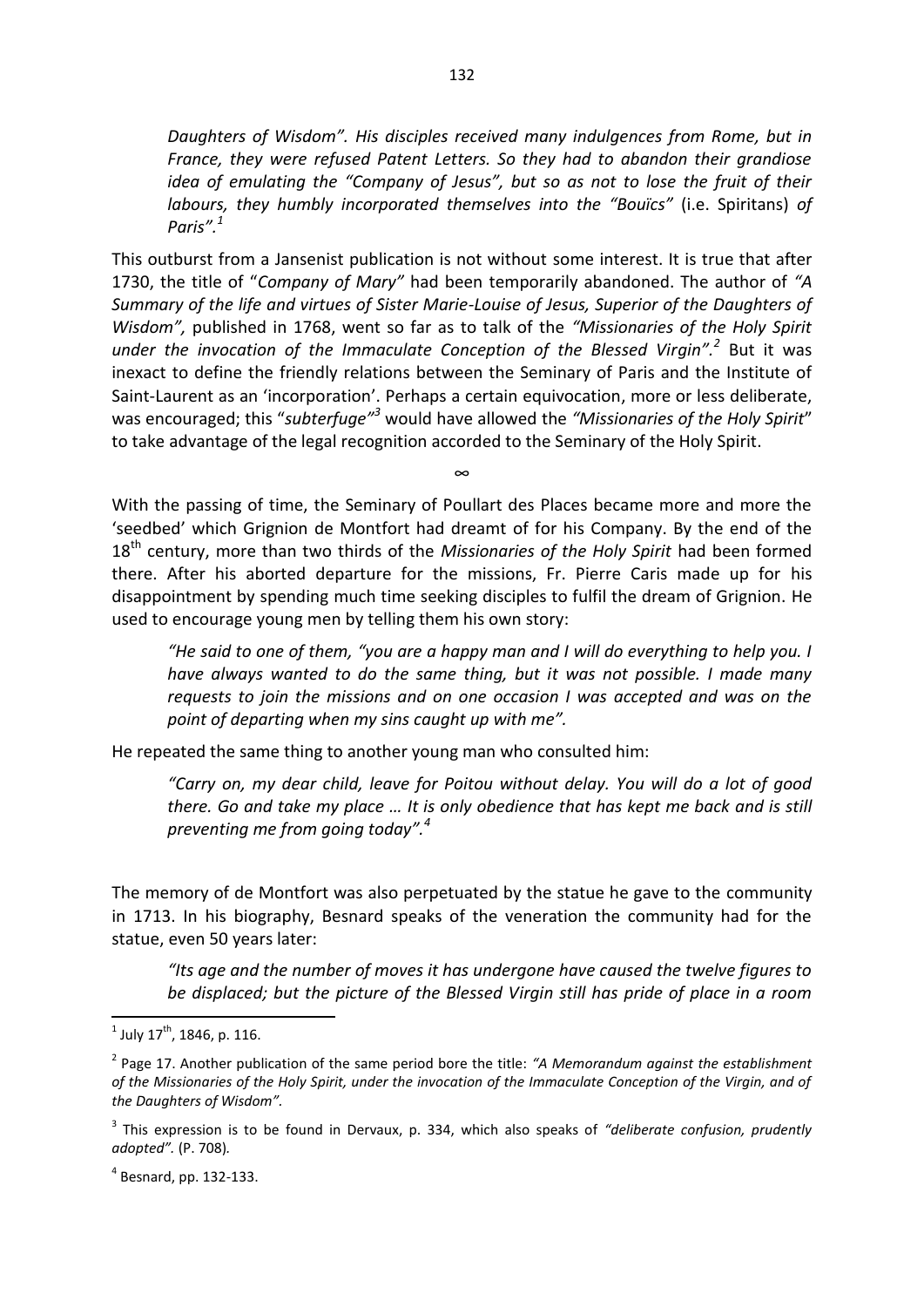*where the Directors and students go each day and recite the "Ave Maria" and the "Sub Tuum", either after their prayers or when they are going out or returning from a visit to the town". 1* 

There was also the portrait of de Montfort which had been miraculously repaired and inspired Fr. Le Valois to leave for the mission. In 1774, it was sent to Saint-Laurent-sur-Sèvre.<sup>2</sup>

Then there were the frequent visits of the Missionaries to Paris. The best known are those who came to seek Patent Letters at Versailles for the two de Montfort institutes. In 1750, after further fruitless attempts at the Court, Fr. Audubon, the successor of Fr. Mulot, visited the Seminary to seek recruits for his Congregation. Four of them volunteered; three were from the diocese of Amiens and the fourth from Coutances.<sup>3</sup> This splendid catch was not the only joy he experienced at the rue des Postes; he was able to greet a young philosophy student in the Seminary called Louis Grignion, a nephew of the great missionary.<sup>4</sup>

Fr. Audubon died in 1755, a short time after another visit to Paris and Versailles. He was succeeded by Fr. Charles Besnard, the biographer of de Montfort and Sister Marie-Louise of Jésus. Born in Rennes in 1717, he was only 20 and a student in minor orders when he read the book of Grandet and decided to consecrate himself to the Missions of Poitou. He completed his clerical studies in his home town and was ordained there in 1741; but before going to Saint-Laurent at the invitation of Fr. Audubon, he did two further years of theology at the Seminary of the Holy Spirit in Paris. Throughout his 33 years as Superior, the fact that he was a 'Spiritan'<sup>5</sup> and a close friend of his professors in the rue des Postes proved invaluable for the recruitment to his Congregation. When he came to Paris in 1757, he left with three new recruits, including Jean-François Becquet, the nephew of the fourth successor of Claude Poullart des Places.<sup>6</sup>

In 1765, Fr. Charles Besnard made a further unsuccessful visit to Versailles. These Patent Letters, so important for the survival of the two institutes of de Montfort, were finally signed 8 years later. In them, the disciples of Grignion de Montfort were referred to uniquely as *The Missionary Priests of the Holy-Spirit*.<sup>7</sup> The Directors of the Seminary of the Holy Spirit played a considerable part in this ultimate success: they mobilised the support of their friends and protectors at the Court of Versailles to help the petition.

 $\overline{a}$ 

 $<sup>1</sup>$  Besnard, pp. 128-129.</sup>

<sup>2</sup> Cf. Dalin: *"Vie du Vénérable Serviteur de Dieu, Louis-Marie Grignion de Montfort, instituteur de la Congrégation des Missionnaires du Saint-Esprit de Saint-Laurent-sur-Sèvre », Paris, 1839, p. 453.*

<sup>3</sup> *"Chroniques de la Sagesse",* First volume, p. 376.

<sup>4</sup> J. Hervé: *"Notes sur la famille du Bienheureux Grignion de Montfort »,* Rennes, 1927, pp. 64 and 67-68.

 $^5$  For the whole of the 18<sup>th</sup> century, the name "Spiritan" was given to all the former students of the Seminary of the Holy Spirit. In her *Journal,* Catherine Briand refers to her nephew, Yves-François Duchêne, as either a Missionary priest of the Holy Spirit, a Mulotin, or a Spiritan. (cf. the Archives of the Daughters of the Holy Spirit).

<sup>6</sup> *Chroniques de la Sagesse,* Volume I, p. 376.

<sup>7</sup> The full text of the Petition to the King for Patent Letters can be found in "*Nova Inquisitio",* p. 304.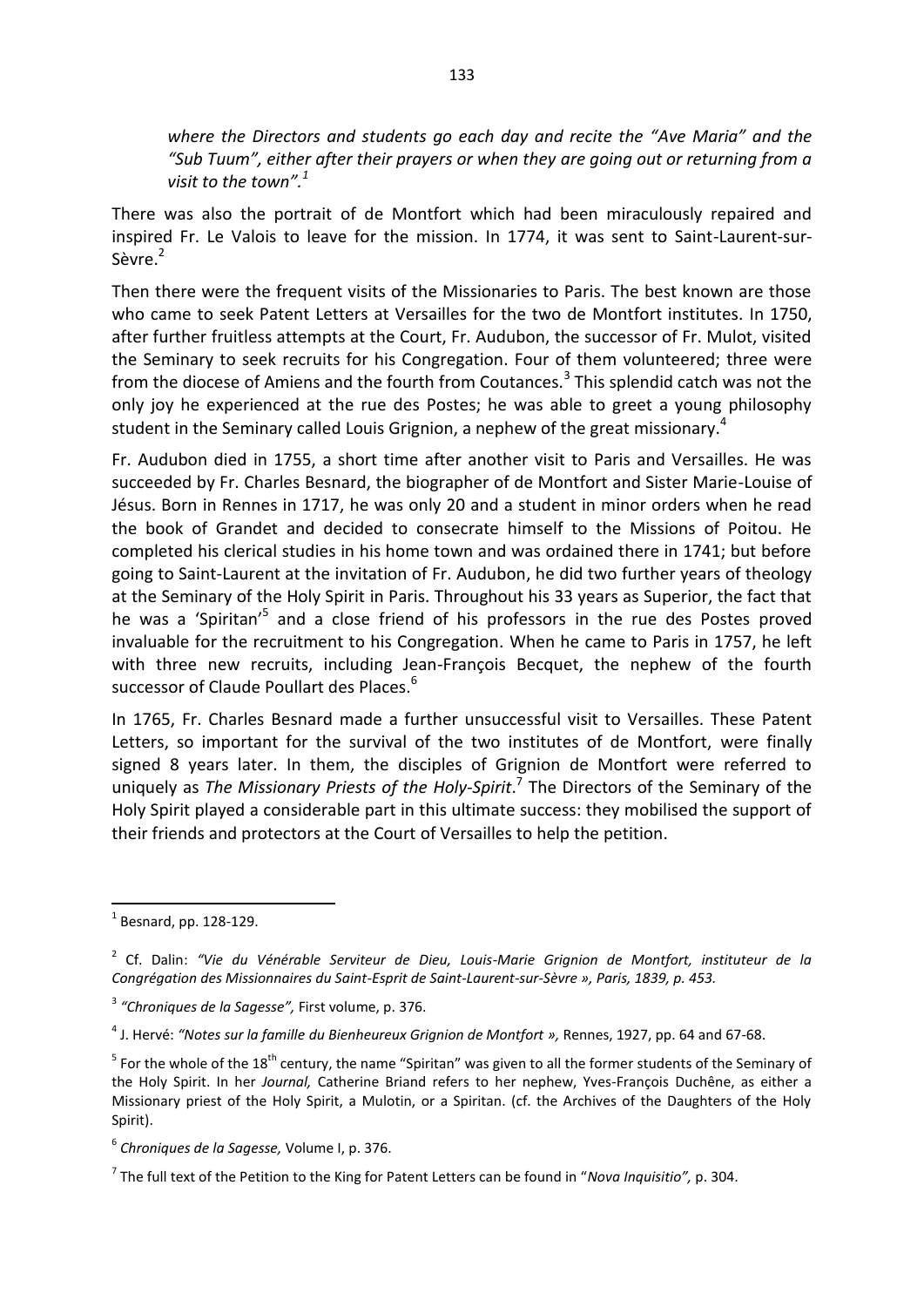On his final visit to Paris in 1786, Fr. Besnard was accompanied by Fr. Micquignon, another past student of the rue des Postes. It was this 'Spiritan' who was elected to succeed Besnard in 1788. Fr. Becquet wrote to the new superior: *"Much as I regret the passing of your predecessor, I am delighted to hear that you will succeed him".<sup>1</sup>* So the missionaries of Saint-Laurent had no reason to doubt the continuing support and friendship of the Seminary of the Holy Spirit.

Then the Revolution came. In the West of France, the disciples of Grignion de Montfort played a part that Pierre de la Gorce rightly praised:

∞

*"To begin with, the Revolution did not displease them because they were ordinary people. But they became terrified as committed Catholics; as soon as they saw the "Civil Constitution"*, *they were bitterly opposed to it …*

*"They were unable to preach, but that did not stop them; where the word could no longer be used, there was always the pen. Their house at Saint-Laurent-sur-Sèvre became their arsenal from where they distributed brochures, pictures and printed cards. The titles showed their purpose: "Sermons of a good priest", "A discussion on the new French Constitution", "A model for persecuted Christians", "The Church and the Civil Constitution".<sup>2</sup>* 

An important thing to remember about these men, who were so active in preparing the people for this assault on the Christian faith in Vendée, was that most of them were not from that area at all. Many came from Normandy, Brittany and Picardy, others from Orleans and the Jura. The Superior, Fr. Micquignon, was from the diocese of Amiens and Fr. Régnault, an old and popular missionary, from Boulogne-sur-Mer. Fr. Dauché who was killed at La Rochelle in 1793 was from the small village of Eu in Upper Normandy.<sup>3</sup> Fr. Duguet had only arrived at Saint Laurent in 1787. Despite his youth, he quickly became their inspiration and encouraged his fellow-priests in their sufferings. The people looked on him as a great preacher and writer. He produced many pamphlets, including the famous *"Instruction on the intruders in the form of a conversation between a priest and a simple country layman".* 

At the start of the 19<sup>th</sup> century, another "Spiritan", Fr. Yves-François Duchêne, was elected Superior of the Congregation. He led it from 1810 to 1820. He was the nephew of Mgr. Briand, the bishop of Quebec; he himself had opted for the Missions in Canada, but the presence of the English prevented him from crossing the Atlantic, so he joined the de Montforts in 1785.<sup>4</sup>

When in 1690 the Poullart des Places family moved from rue Saint-François to the rue Saint-Sauveur in Rennes, only God knew that it would result in the friendship of two schoolboys

∞

**The Letter of July 7<sup>th</sup>, 1788. (Archives of the Company of Mary.)** 

<sup>2</sup> « *Histoire religieuse de la Révolution Française »,* Vol II, pp. 349-356.

<sup>3</sup> Cf. Dervaux : *« Les Filles de la Sagesse »,* vol I, p. 134.

<sup>4</sup> For Fr. Duchêne, see Dervaux: *"Les Filles de la Sagesse".* Vol I, and the *Journal* of Catherine Briand, his aunt. He was born at Pordic in 1761 and studied at the Seminary of the Holy Spirit from 1780 to 1785.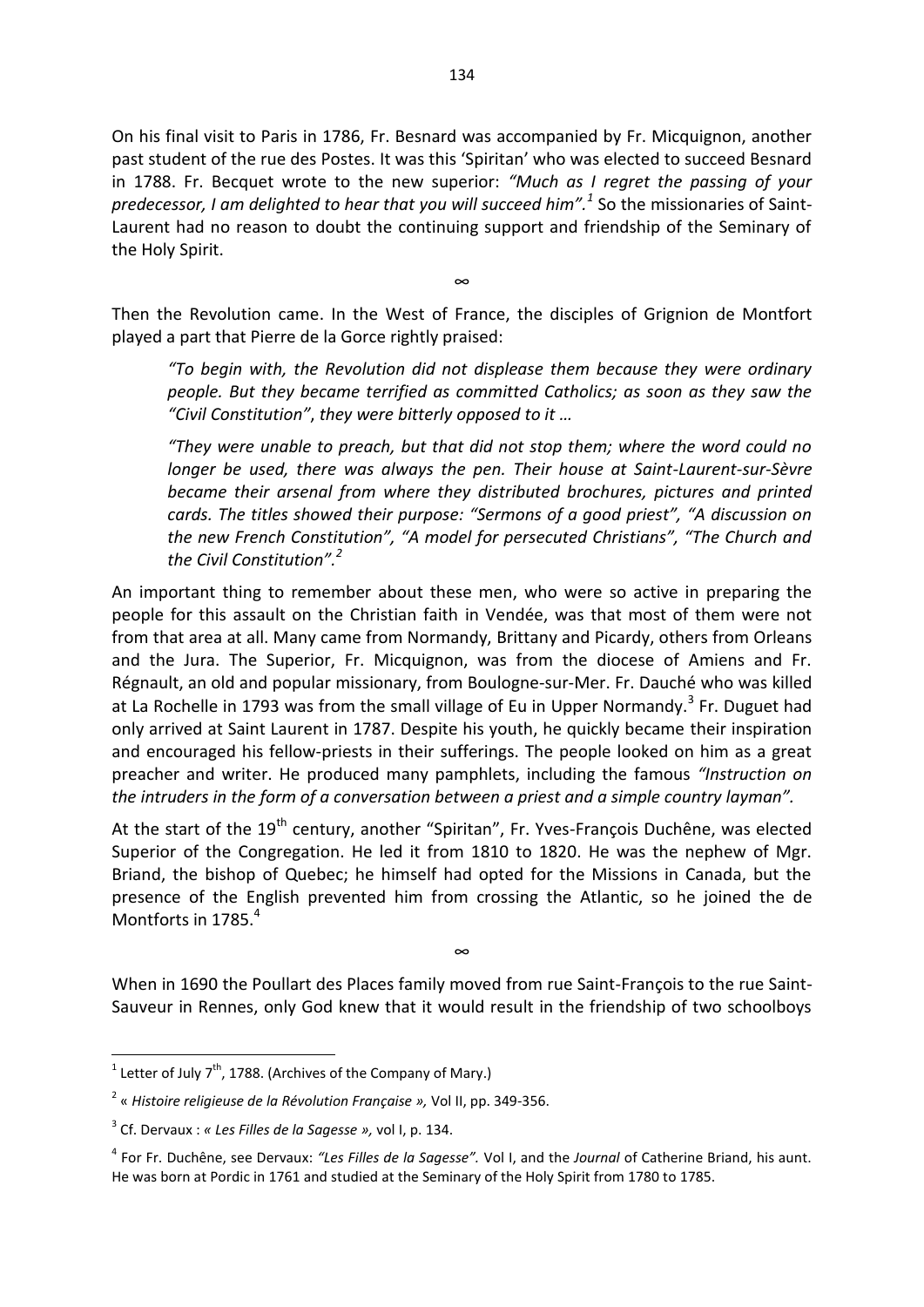that would have dramatic effects for the next 100 years through the close and fruitful collaboration of two congregations.

The words of Charles Besnard, written in 1767, remained true right up to the beginning of the  $19<sup>th</sup>$  century:

*"This friendship never changed as time went by; it was carefully cultivated on both sides by men with the same way of looking at things, the same feelings, the same spirit of poverty, the same enthusiasm and trust in Divine Providence, the same commitment to the glory of God and the salvation of souls".<sup>1</sup>*

<sup>&</sup>lt;sup>1</sup> Besnard, p. 129. In the 19<sup>th</sup> century, the association between the two institutes produced no practical results, despite the desires expressed from both sides up until 1832. (Cf. Cardinal TISSERANT: *"Louis-Marie Grignion de Montfort, the schools of charity and the origins of the Brothers of Saint-Gabriel".* Luçon, 1960, pp. 265-266. )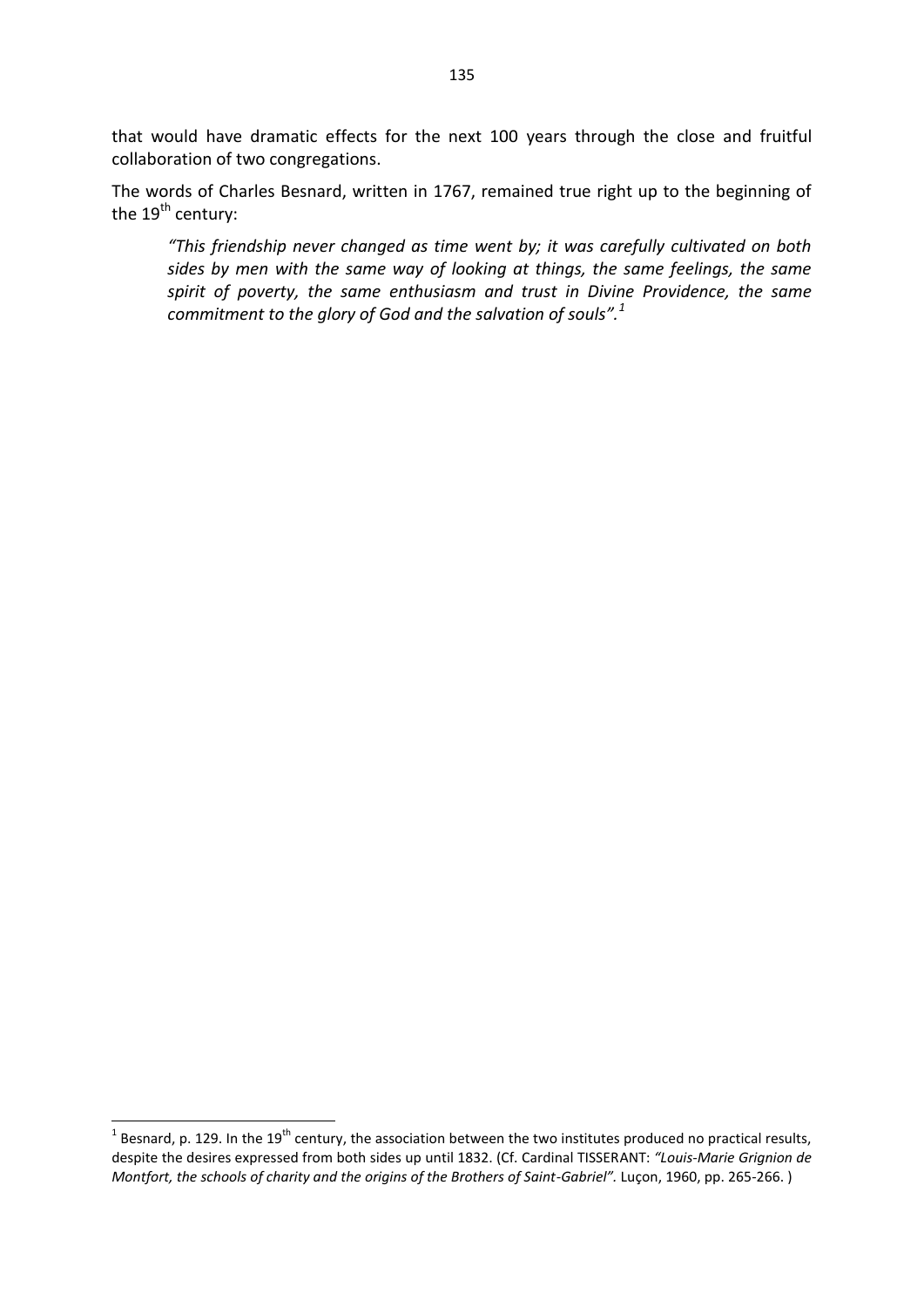## **THE SPIRITANS AND THE DAUGHTERS OF THE HOLY SPIRIT**

We have already met René-Jean Allenou de la Ville-Angevin in this biography of Poullart des Places. He was one of the first of his students. Very quickly, this young Breton distinguished himself in his studies and commitment. Having completed two years of philosophy, he was appointed as a tutor in theology*.* In 1712, he left the Seminary of the Holy Spirit where he had spent nearly nine years and on February 16<sup>th</sup>, he was ordained priest by the bishop of Saint-Brieuc. Two years later, his uncle, Fr. Allenou de la Garde, resigned as parish priest of Plérin to make way for his nephew.

At Légué, a small fishing village within the parish, the new parish priest met Marie Balavenne, René Burel and Charlotte Corbel, three young women who ran a small school and taught catechism. They spent much of their time looking after the poor and the sick and organised a monthly meeting of a Franciscan Third Order that had been functioning in Plérin for more than a century. From this small core of devoted people, René-Jean established a congregation consecrated to the Holy Spirit and the Immaculate Conception.

The first notice we have regarding the new foundation dates from 1771. It records that after the resignation of Fr. Allenou de la Garde, "*his nephew, Fr. René-Jean Allenou de la Ville-Angevin, continued to look after these young women. Under the inspiration of the Holy Spirit, he guided them and drew up a rule of life which was based on the one he himself had followed in the Seminary of the Holy Spirit in Paris, where he had done his studies, making the necessary changes to fit in with the different aim of this new religious family*".<sup>1</sup>

The original Rule of the Community of Plérin has been lost, but the Daughters of the Holy Spirit have a copy of it which was made for the sisters who set up a house at Taden in the Diocese of Saint-Malo. The title of this copy is *"Particular and general rules of the house of the Sisters of Charity in the town of Taden … dedicated and consecrated to the Holy Spirit under the invocation of the Immaculate Virgin Mary, conceived without sin".* 

The relationship is obvious between the Rules of the Seminary of the Holy Spirit and the Daughters of the Holy Spirit. The Rule of Poullart des Places was extremely succinct, but he had plenty of opportunity to clarify the meaning in the subsequent commentaries he made on it. Fr. de la Ville-Angevin used both the text and the commentaries of his old superior when he wrote his rule for the sisters. Here are the opening paragraphs:

*"To be received into this house, the young ladies must be full of charity so as to be able to carry out their duties; they will honour, as perfectly as possible, the three adorable Persons of the Blessed Trinity, but they will have a particular devotion to the Holy Spirit, the love of the Father and the Son, whom they will see as their father in a special way. So their principal feast day will be the day of Pentecost.* 

<sup>1</sup> *"Abrégé de l'Institut des Filles du Saint-Esprit de la paroisse de Plérin, évêché de Saint-Brieux ».* ( A Synopsis of the Institute of the Daughters of the Holy Spirit in the parish of Plérin in the Diocese of Saint-Brieux)*.* This manuscript is to be found in the Mother House of the Daughters of the Holy Spirit.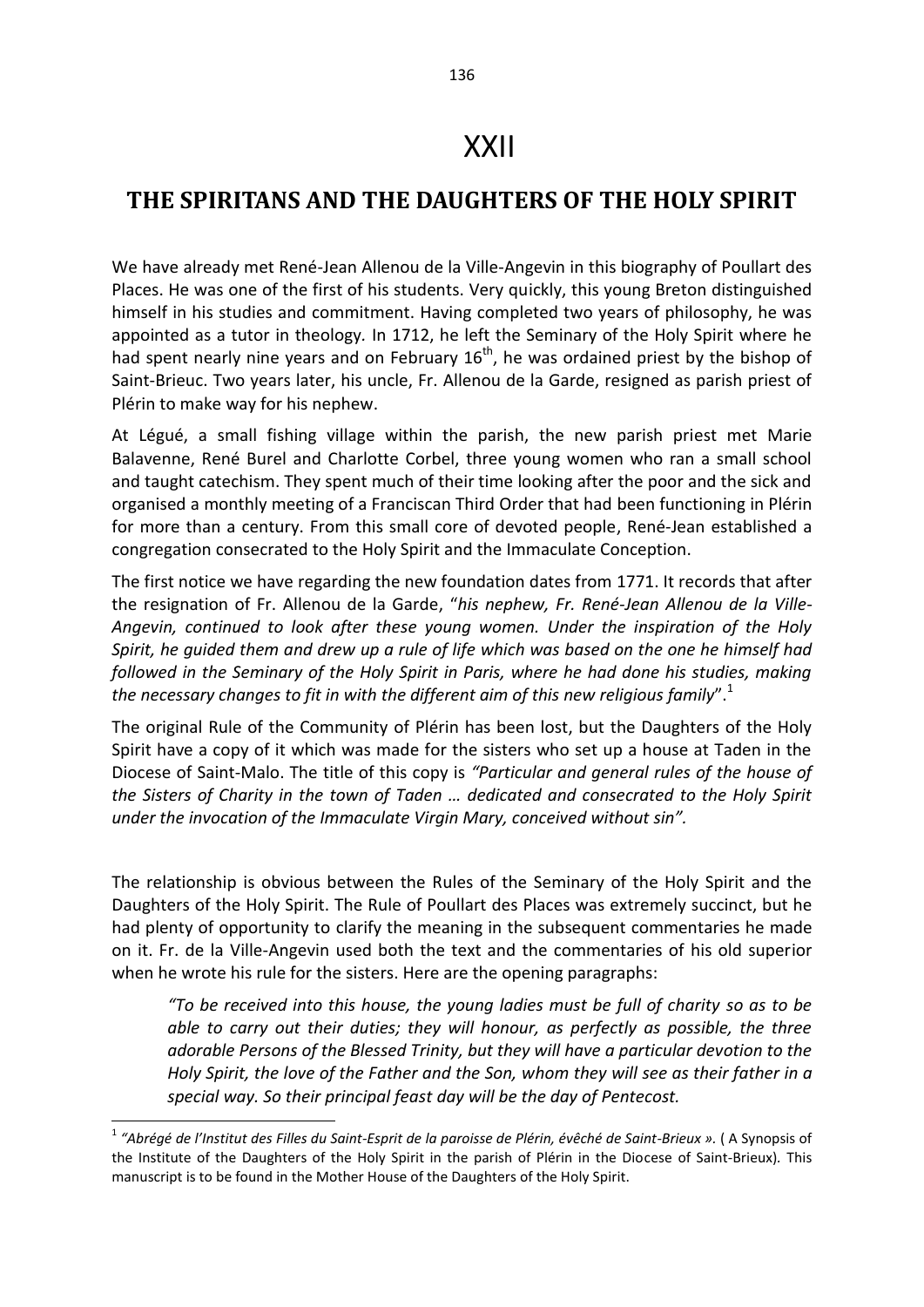*And as the best way to obtain graces from the Holy Spirit is to elicit the help of the Blessed Virgin Mary, his beloved Spouse, they will also have a particular devotion to her. They will regard her as their patron and advocate with their father, the Holy Spirit; they will use all the titles and qualities that the Church ascribes to her, and they will celebrate the Feast of the Immaculate Conception in a special way".*

Fr. de la Ville-Angevin drew up this rule in the early years of his residence in the parish of Plérin. It was thanks to him that Plérin became a new centre of devotion to the Holy Spirit and the Immaculate Conception. In 1718, their dual devotion was underlined by the words of the commitment signed by the original Daughters of the Holy Spirit: *"Signed at the Port of Légué in the house of charity, on the day and the feast of Pentecost and renewed on the day and the feast of the Immaculate Conception of the Blessed Virgin Mary, December the eighth, one thousand seven hundred and eighteen".* 

The following year, the rule was submitted to Mgr. Frétat de Boissieux and all the senior parish priests; it was approved and given the seal of his coat of arms. The Bishop agreed to be their protector and their first superior.

The Rule of these new religious shows how much the young parish priest of Plérin must have been influenced by the years he had spent at the Seminary of the Holy Spirit. If he did not know the seminary rule by heart, he certainly retained a good idea of its contents. Let us take a few examples. Every month, the poor scholars had to prepare themselves for a holy death:

*"One day out of every month shall be chosen for serious meditation on death. The day before, everyone will receive Holy Communion as if it were the last day of his life.*  The meditation for that day will be on death and the particular examination will *concentrate on the order that they must put into all their small duties. The reading will be on an appropriate subject. However, regular studies must not be interrupted nor shall the number of spiritual exercises be increased.* 

*This day will pass as intended if everyone carries out his routine actions as though it is the last time they will ever be performed. They will try to go to bed that night as if they were entering their coffin, with the pious thought that perhaps they will not wake up the following day".<sup>1</sup>* 

In the Rule of the Daughters of the Holy Spirit, this same preparation for death is to be found:

*"On the Saturday before the first Sunday of each month, they will do one hour of meditation – a half hour in the morning on death and another, before dinner, on the ways in which they have broken the Rule. In addition, in the morning they will read for half an hour on death. The examination of conscience that day will focus on a preparation for death.* 

*They will try to make their confession that day as if it were the last one of their life and they will go to bed that evening with the same thoughts that they would like to have at the time of their death, imagining their bed to be their tomb. The following* 

<sup>1</sup> *"Réglements Généraux et Particuliers"* no. 43. (Koren, p. 173).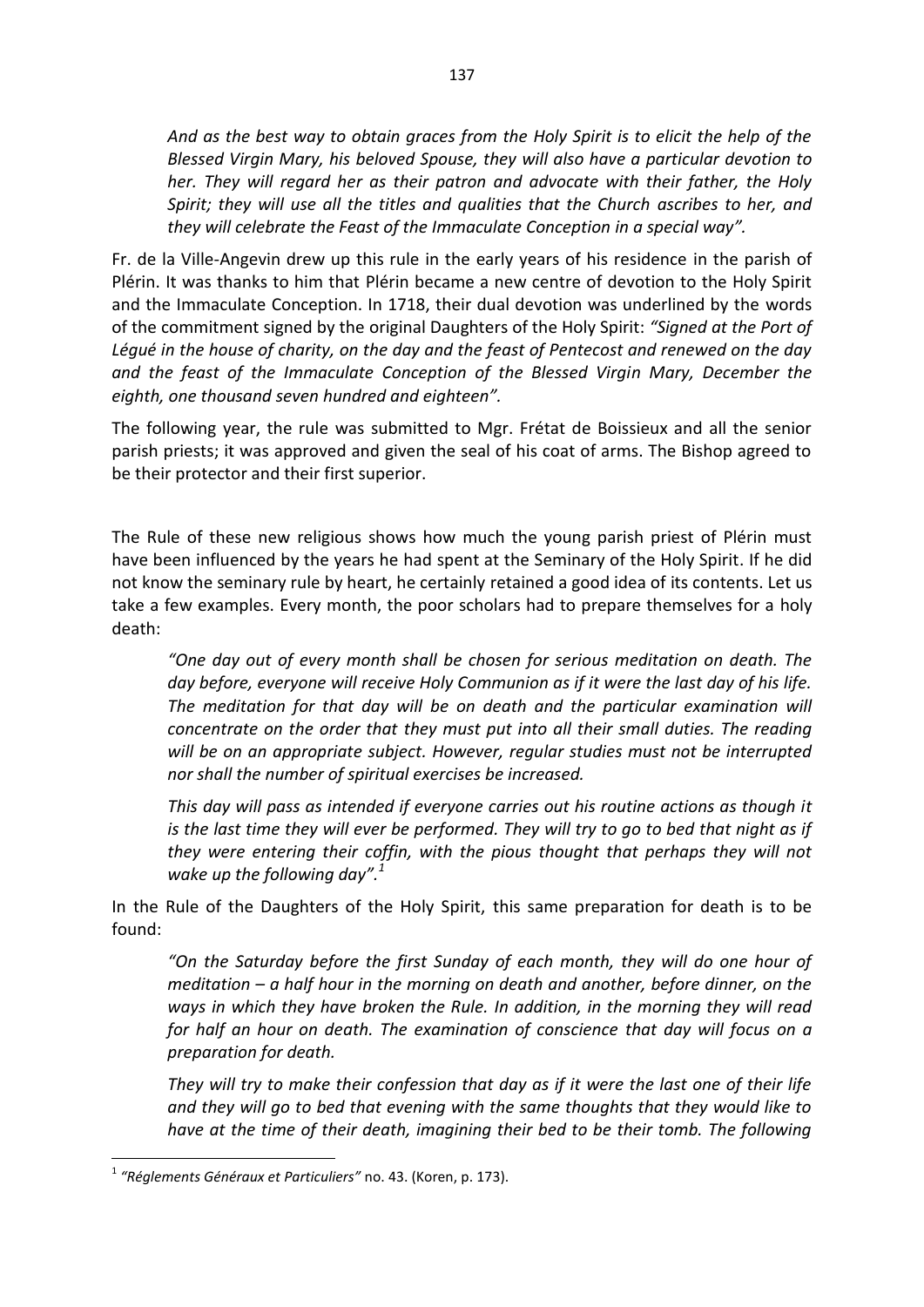*day, they will try to take communion with the same feelings that they would like to have when they receive Viaticum at the time of their death".<sup>1</sup>* 

There is similar parallelism in the passages about meals:

| Rule of the Seminary of the Holy                                                                                                                                                                                                                                                                | Rule of the Daughters of the Holy    |
|-------------------------------------------------------------------------------------------------------------------------------------------------------------------------------------------------------------------------------------------------------------------------------------------------|--------------------------------------|
| <b>Spirit</b>                                                                                                                                                                                                                                                                                   | <b>Spirit</b>                        |
| "Both the Superior and the students "The Daughters who enter this<br>should regard themselves as poor community must see themselves as<br>people to whom Providence offers the poor of Jesus Christ. Therefore,<br>the food that is served in the they will use the most ordinary<br>refectory" | food.                                |
| "All will eat in common but in total During the meals, they will                                                                                                                                                                                                                                | readinas.                            |
| silence, paying less attention to concentrate on the                                                                                                                                                                                                                                            | remembering that it is               |
| feeding the body than nourishing the                                                                                                                                                                                                                                                            | not                                  |
| soul through the public reading that                                                                                                                                                                                                                                                            | sufficient to nourish the body: the  |
| takes place during the meal". <sup>2</sup>                                                                                                                                                                                                                                                      | soul must also be fed". <sup>3</sup> |

It is not possible to quote all the pages in the two Rules which show that they have a common source. Perhaps the most interesting sections for us of the Rule of Fr. de la Ville-Angevin are those that have no direct parallel in the Rule of the Seminary of the Holy Spirit but which clearly echo the exhortations of Poullart des Places. This is the case, for example, with the following quotation regarding the virtues of humility and kindness:

*"These two virtues are inseparable and the foundation of all the others; they are so essential for girls who want to enter this foundation that without them, there is no way in which they would be able to look after the sick, teach in schools or fulfil any other ministry.* 

*To grow in these virtues, they must study the example of Jesus himself and absorb the special lesson that he gave us; "Learn of me, for I am gentle and humble of heart". They must also convince themselves that they deserve nothing, either from God or from men, because of their lack of talent, their sinfulness and their failure to cooperate with the grace of God.* 

*They will suffer with patience and joy all the insults, injuries and calumnies that the world will throw at them and they will tell themselves that it is only right that other creatures should revolt against them, just as they themselves have turned against God by their sins.* 

 1 "*Synopsis …",* p. 52.

<sup>2</sup> *Nos. 58 and 67*

 $3$  Pp. 46-47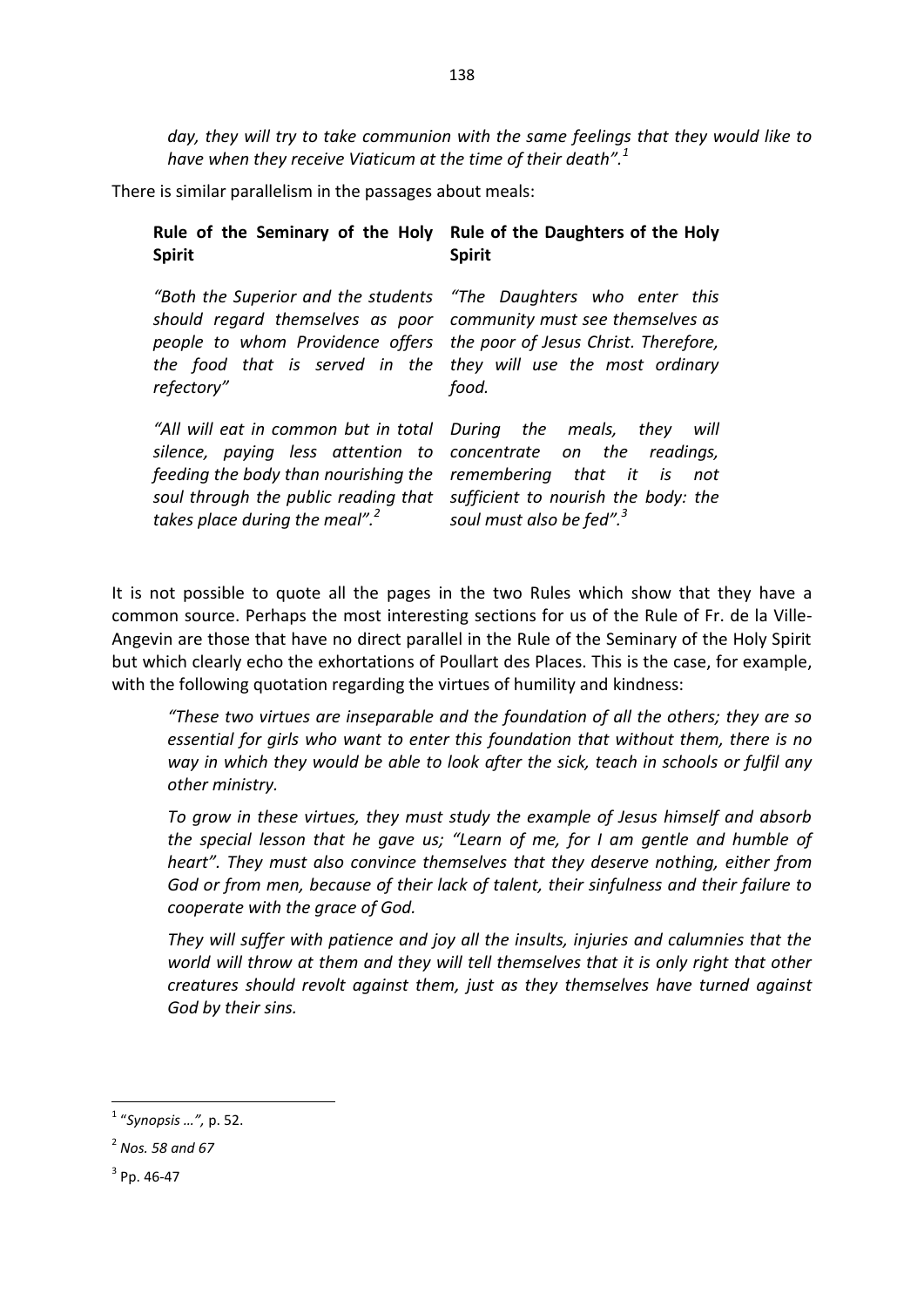*They will practise this humility and kindness not just amongst themselves but towards everybody they meet, especially the poor and children, seeing them as far more important than themselves and more worthy to receive the mercy of God".* 

In reading this page, we can only think of how often Claude Poullart des Places *"urged his poor scholars not just to accept humiliations from others but even to search out such gifts from the Lord".* 

Many times during his formation at the Seminary of the Holy Spirit, Fr. de la Ville-Angevin would have been told that a good priest should possess both virtue and knowledge. He insisted on the same for his sisters; they must acquire not just charity but also a competence in caring for the sick.

At Taden, near Dinan, the Count and Countess de la Garaye had transformed some of the buildings on their estate into a hospital. The Count had already acquired some knowledge of chemistry, but to give a better service to the sick, he set about learning pharmacy and surgery. His wife followed his example and showed such skill with the lancet that *"surgeons in Paris and England were sending her patients that they dared not treat themselves".<sup>1</sup>*

It was to competent teachers like these that Fr. de la Ville-Angevin sent his girls. They included his own cousin, Miss Allenou de Grand-Champs, who felt attracted to religious life but could not decide which group to join.

*"Her cousin was informed and he led her to opt for this new foundation. He knew that three young uneducated girls living together would not attract anybody, but that God was very good at making something out of nothing. The Lord would expect her to suffer, but he felt that that is where God wanted her to be and her example would attract others to join.* 

*It needed the courage of somebody like Mademoiselle de Grand Champs to accept this invitation to join such an innovation, where the future was still far from clear; she told him that she was more than happy to help somebody with such inspiring and holy plans. So she entered in 1721, convinced that God was calling her. And she was not mistaken because this virtuous young girl became the pride and joy of the society, as is still the case today.* 

*The concern of the priest of Plérin for the spiritual and material well-being of his daughters led him to search for means for their improvement; he managed to get a place for his cousin in the hospital of la Garaye so that she could study the way to treat poor, sick people. Before long, she was able to produce all sorts of medicine and perform surgical operations which a woman could reasonably be asked to do. Eventually, she returned to Plérin and passed on all she had just learnt to her sisters.* 

*"In 1726, the Count de la Garaye, well known for his generosity, founded a house in Taden for three sisters where they could stay while pursuing their studies at his hospital. All the sisters passed some time there.* 

*The enthusiasm and devotion with which these sisters carried out their duties inspired several of the nobility to start something similar in their own parishes".* 

 $<sup>1</sup>$  Dervaux: op. cit p. 375</sup>